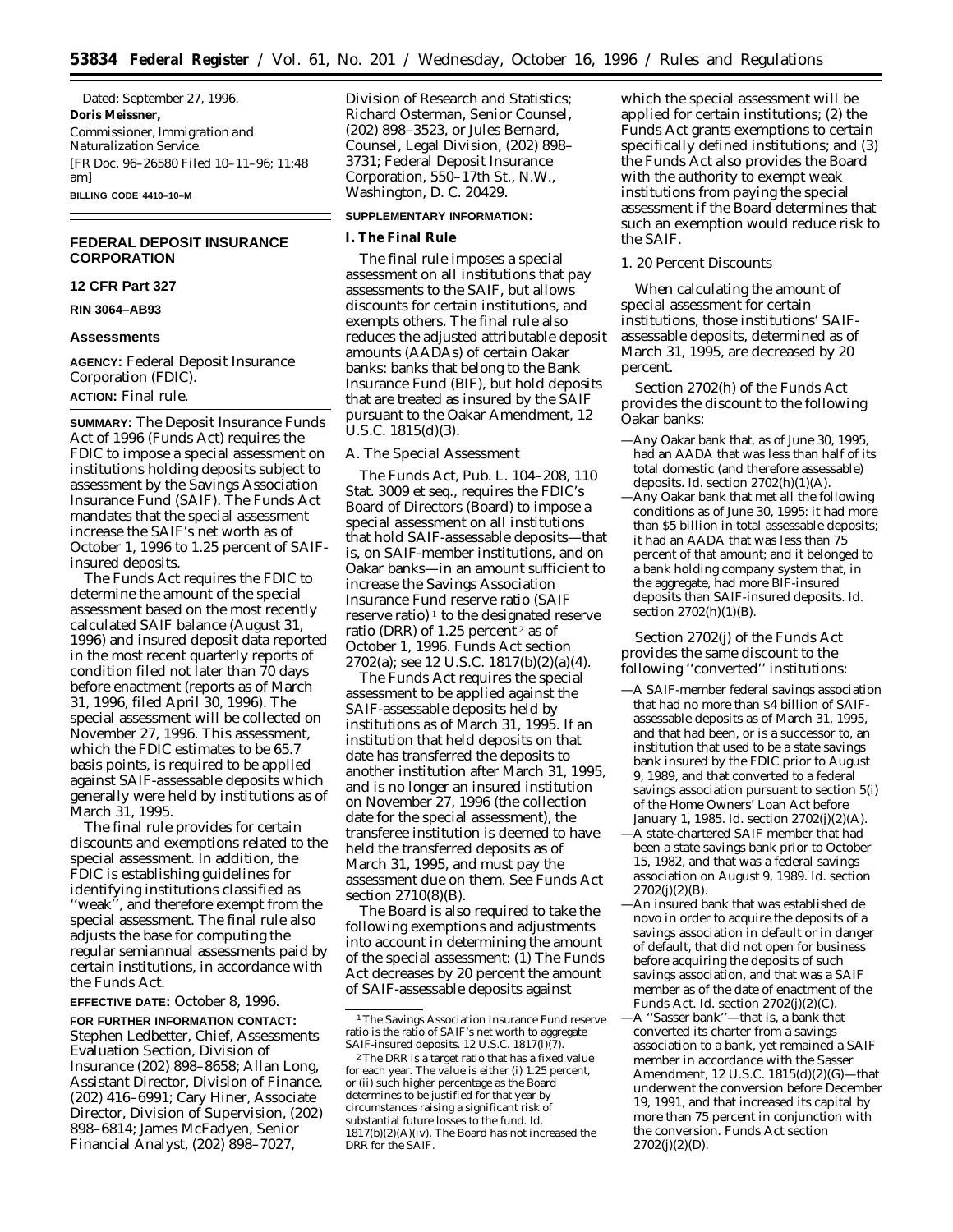# 2. Exemptions

Section 2702(f)(3) of the Funds Act grants exemptions from the special assessment to the following institutions:

- —A savings association that was in existence on October 1, 1995, but held no SAIFassessable deposits prior to January 1, 1993. An institution is ''deemed to have held SAIF-assessable deposits prior to January 1, 1993'' if the institution directly held such deposits prior to that date, or if the institution succeeded to, acquired, purchased, or otherwise held any SAIFassessable deposits as of the date of enactment of the Funds Act that were SAIF-assessable deposits prior to January 1, 1993. *Id.* section 2702(f)(3)(A)(i); *see id.* section 2702(f)(3)(B).
- —A federal savings bank that was established *de novo* in April 1994, in order to acquire the deposits of a savings association that was in default or in danger of default, if the acquiring federal savings bank received minority interim capital assistance from the Resolution Trust Corporation under section 21A(w) of the Federal Home Loan Bank Act, 12 U.S.C. 1441a(w), in connection with the acquisition. Funds Act section 2702(f)(3)(A)(ii).
- —A SAIF-insured savings association that, prior to January 1, 1987, was chartered as a federal savings bank insured by the Federal Savings and Loan Insurance Corporation for the purpose of acquiring all or substantially all of the assets and assuming all or substantially all of the deposit liabilities of a national bank in a transaction consummated after July 1, 1986, and that, as of the date of the transaction, had assets of less than \$150,000,000. *Id.* section 2702(f)(3)(A)(iii).

## 3. Weak institutions

Section 2702(f)(1) of the Funds Act gives the Board authority to grant an exemption to any institution that the Board determines to be ''weak'', if the Board determines that the exemption would reduce risk to the SAIF. Section 2702(f)(2) of the Funds Act requires the Board to prescribe guidelines that set forth the Board's criteria for determining whether an institution is ''weak''. Accordingly, the FDIC is adopting the following guidelines. The first two guidelines refer to the assessment risk classifications set forth in part 327, which are used to determine the regular semiannual assessments that insured institutions pay under the FDIC's riskbased assessment system. The third guideline refers to the supervisory ratings issued by the federal supervisory agencies.

*Guideline* #*1.* If a SAIF-member institution or an Oakar bank has so little capital that it currently meets the standards for capital group 3 (''undercapitalized'') pursuant to section  $327.4(a)(1)$ (iii) of the FDIC's regulations, the institution generally presents a significant risk of loss to the SAIF for

the purpose of section 2(f) of the Funds Act. The special assessment would deplete such an institution's resources even further: it would diminish the institution's capital, lower its earnings, and reduce its liquidity. Accordingly, the Board has generally determined to exempt all such institutions from the special assessment, on the ground that doing so would reduce the risk to the SAIF.

*Guideline* #*2.* The special assessment could itself cause some institutions to meet the standards of capital group 3, and thereby present a significant risk of loss to the SAIF for the purpose of section 2(f) of the Funds Act. The Board has generally determined to exempt these institutions as well, on the same ground.

(3) *Guideline* #*3: Institutions rated 4 or 5.* If an institution's composite rating by its primary supervisor is 4 or 5, the institution may request the FDIC to consider whether it would be appropriate to exempt the institution from the special assessment. Such an institution is regarded as ''weak'' if the institution would, after having paid the assessment, present a significant risk of loss to the SAIF for the purpose of section 2(f) of the Funds Act. The Board has determined to exempt such institutions for the reason given with respect to Guidelines #1 and #2.

The Board is delegating authority to administer these guidelines to the Director of the FDIC's Division of Supervision (DOS Director). The DOS Director will examine and evaluate the circumstances of each institution that is initially regarded as ''weak'', taking into account all relevant information currently available to the FDIC. The DOS Director will begin by looking to the institution's current assessment risk classification: that is, its risk classification for the second semiannual period of 1996 (which has determined its assessment rate for the regular semiannual assessment for that period). The DOS Director will use later financial information, where available, for the limited purpose of ascertaining whether an institution meets the criteria set forth in the guidelines.<sup>3</sup>

This later information will have no bearing on an institution's current assessment risk classification, or on the regular semiannual assessment it has

already paid for the second semiannual period of 1996. The information will only pertain to the question whether an institution is obliged to pay—or is exempt from paying—the special assessment, without regard for the institution's current classification.

The Board believes that it is possible to adopt this approach because, as a practical matter, only a few institutions are likely to present issues that require the use of such data. The Board is pledging that the FDIC will work closely and intensively with each affected institution to determine the institution's classification for purposes of the special assessment.

The Board recognizes that in a particular case an institution may meet the standards for classification in capital group 3 as a formal matter, but may nevertheless be capable of paying the special assessment. If such an institution prefers to pay, and if the DOS Director considers that doing so will not materially increase the risk to the SAIF, the institution will be permitted to make the payment.

The Funds Act specifies that the Board must exempt weak institutions ''by order''. *Id.* section 2702(f)(1). The Board regards the action of issuing exemption orders as a ministerial function, and is delegating authority to take such action to the DOS Director under these guidelines.

Section 2702(f)(2) of the Funds Act requires the FDIC to publish the guidelines in the **Federal Register**. The FDIC is fulfilling this requirement by publishing the guidelines in connection with this rulemaking proceeding. The FDIC is presenting the guidelines as an appendix to subpart C of part 327 of its assessment regulation, as added by this final rule.

#### 4. Payments by Exempt Institutions

Certain exempt institutions—''weak'' institutions, and those listed in section  $2702(f)(3)$  of the Funds Act (see I.A.2) and 3, *supra*)—must continue to pay regular semiannual assessments to the SAIF according to the rate-schedule that was in effect for SAIF assessments on June 30, 1995.4 *Id*. section 2702(f)(4)(A). Any such institution must do so through the end of 1999, or until it makes a pro-

<sup>3</sup>The FIDC has a formal procedure pursuant to which an institution may request a review of its current assessment risk classification. See 12 CFR 327.4(d). An institution must invoke the procedure within 30 days after receiving the invoice for the first quarterly payment for the current semiannual period, however. No institution in capital group 3 has done so, however, and the deadline has passed. As a result, the procedure is not available in connection with the special assessment.

<sup>4</sup>Section 2703 of the Funds Act provides that, for semiannual periods beginning after December 31, 1996, amounts authorized to be assessed by the SAIF will not be reduced by amounts assessed by the FICO. Accordingly, the SAIF assessment for the first semiannual period of 1997 will be separate from, and in addition to, the assessment imposed by the FICO. The alternative reading would have the anomalous result that exempt institutions in the highest risk category would pay lower overall semiannual assessments than comparable nonexempt institutions.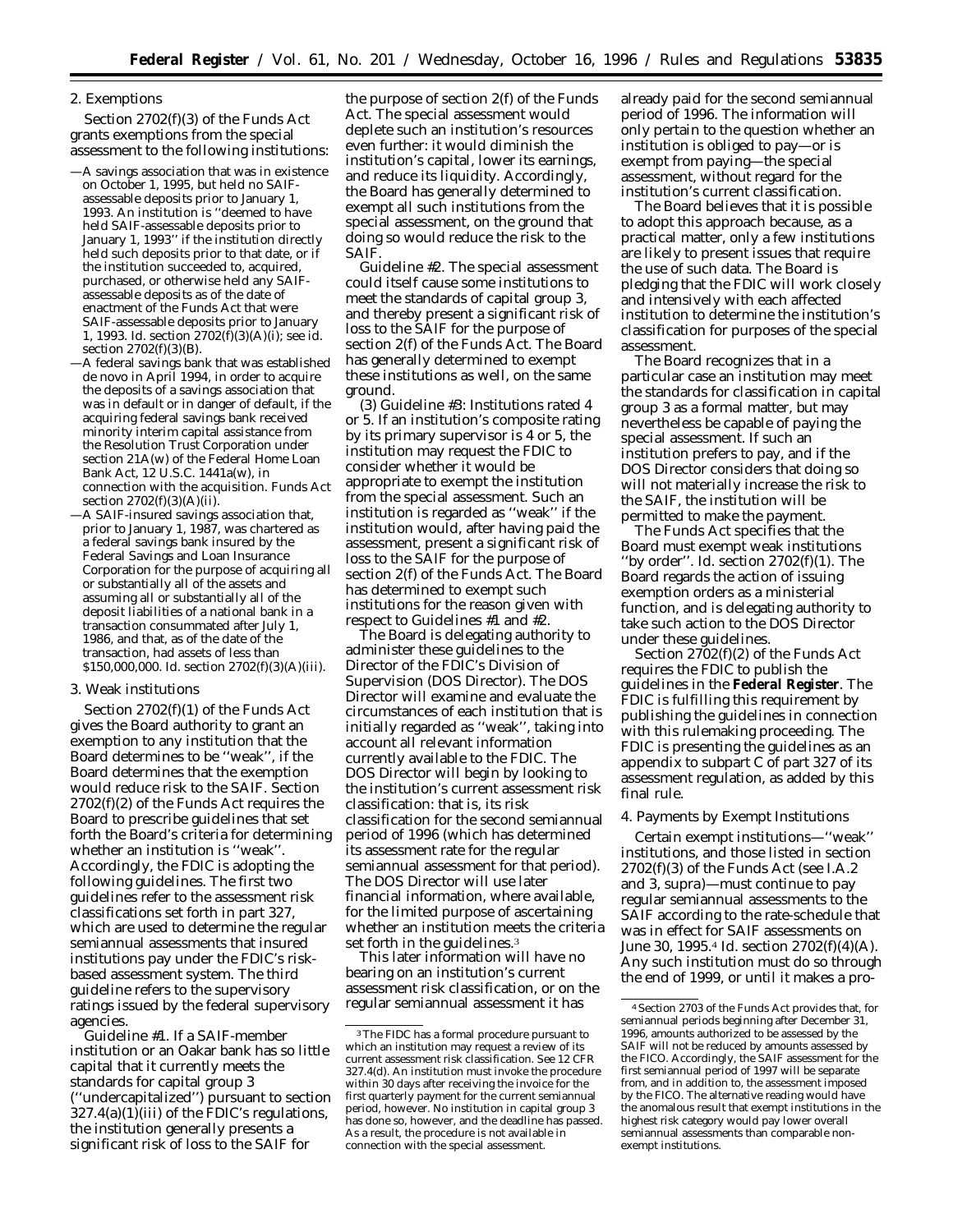rata payment of the special assessment. The pro-rata payment must be equal to the following product: 16.7 percent of the amount the institution would have owed for the special assessment, multiplied by the number of full semiannual periods remaining between the date of the payment and December 31, 1999. *Id*. section 2702(f)(4)(B).

An exempt institution must pay the regular assessment (at the June 30, 1995, rates) for the first semiannual period of 1997. An exempt institution may make a pro-rata payment in any calendar year from 1997 through 1999, and thereby become subject to the rate-schedule applicable to non-exempt institutions. The Funds Act specifies that any such payment is to be made ''upon such terms as the FDIC may announce''. *Id*. section 2702(f)(4)(B). The FDIC expects to specify appropriate terms in the invoice for the special assessment.

#### 5. Computing the Assessment Rate

The Funds Act requires the FDIC to impose the special assessment in accordance with the FDIC's regulations governing assessments. The FDIC will accordingly determine the aggregate amount of the special assessment, and will compute the particular amount that each institution must pay, just as if the assessment were a regular semiannual assessment (except insofar as the Funds Act specifically prescribes another methodology).

*Amount needed.* For the purpose of computing the special assessment, the FDIC is required to use the SAIF's most recent monthly balance as the numerator for the reserve ratio. *Id*. section 2702(b)(1). On August 31, 1996 (the date for the most recent monthly balance) the SAIF had a balance of \$4.1 billion.

The Funds Act requires the FDIC to use the amount of SAIF-insured deposits as reported in the most recent reports of condition filed not later than 70 days before the date of enactment of the Funds Act as the denominator for calculating the reserve ratio. *Id*. section 2702(b)(2). The relevant filing date is April 30, 1996, which is the filing date for the reports of condition for the first calendar quarter of 1996. After adjusting for the 20 percent decrease in the SAIFassessable deposits of certain Oakar banks, which the FDIC estimates to be \$28.2 billion, the amount of SAIFinsured deposits as of March 31, 1996 was \$688.1 billion. *Id*. section  $2702(h)(1).5$ 

The resulting reserve ratio is .60 percent. In order to raise the ratio to 1.25 percent, the special assessment must collect an additional \$4.5 billion.

*Assessable base.* The FDIC must raise this amount by assessing the SAIFassessable deposits that institutions held (or, in the case of certain transferees, are deemed to have held) as of March 31, 1995 (\$726.2 billion). *Id*. section 2702(c). After adjusting for the estimated \$36.8 billion decrease in the SAIF-assessable deposits of institutions receiving the 20 percent discount,<sup>6</sup> and the \$4.0 billion in SAIF-assessable deposits of exempted institutions,7 the amount of SAIF-assessable deposits as of March 31, 1995, subject to the special assessment is estimated to be \$685.4 billion.

*Resulting rate.* The special assessment rate is determined by dividing the amount needed (\$4.5 billion) by the adjusted SAIF- assessable deposits as of March 31, 1995. The resulting rate is 65.7 basis points (0.657 percent).

The FDIC recognizes that—in principle—there could be revisions in

The FDIC considers that it is appropriate to regard the AADAs of these institutions as having been likewise reduced for insurance purposes on the effective date of the Funds Act. In this respect, the final rule maintains the relationship between the AADA *for* a semiannual period (which determines the assessment for that period) and the AADA *with respect to* the prior semiannual period (which determines the allocation of loss between the BIF and the SAIF if an Oakar institution fails in that prior semiannual period, and which can be affected immediately by certain changes such as acquisitions of secondary-fund deposits).

The Funds Act directs the FDIC to determine the denominator of the reserve ratio for October 1, 1996, by using the aggregate volume of deposits reported in the quarterly reports of condition for the first quarter of 1996. In accordance with section  $2702(b)(3)$  of the Funds Act, which authorizes the Board to consider ''any other factors that the Board of Directors deems appropriate'', the FDIC has determined to reduce the aggregate volume so reported by 20 percent, in order to reflect the lower insurance liability experienced by the SAIF as of October 1, 1996. The reduction is \$28.2 billion.

6The Funds Act discounts SAIF-insured deposits of certain BIF-member Oakar banks by 20 percent, or \$34.4 billion. *Id.* section 2702(h)(1). It also discounts the deposits of certain ''converted associations'' by 20 percent, or \$2.4 billion. *Id.* section 2702(j).

7The Funds Act exempts certain institutions from the special assessment, removing an estimated \$400 million from the SAIF assessment base. *Id.* section  $2702(f)(3)$ . It also authorizes the Board to exempt institutions that the Board classifies as "weak". The institutions that the Board classifies as "weak" Board has established criteria for making that determination; several institutions satisfy those criteria, and have been exempted. As a result, an estimated \$3.6 billion is removed from the SAIF assessment base. *Id.* section 2702(f)(1) and (2).

the deposits of individual institutions, and re-evaluations of individual institutions' eligibility for exemption from the special assessment, and that such revisions or re-evaluations could cause adjustments to be made in the data used to compute the aggregate amount of the special assessment. The FDIC does not anticipate that any such adjustments will be so large as to affect materially the aggregate amount needed or the resulting rate, however. If an adjustment is needed, the FDIC will announce the adjustment and the resulting rate on November 13, 1996, when the FDIC mails out the invoices for the special assessment.

## 6. Collection Procedures

The FDIC expects to send, immediately after adoption of this final rule, a letter to all SAIF members and all Oakar banks. The letter will describe the procedures that the FDIC will follow in determining and collecting the special assessment from the institutions.

The FDIC expects to contact immediately any institution that initially appears to meet the standards for classification in capital group 3; any institution that might, in the FDIC's judgment, do so if the institution were to pay the special assessment; and any institution rated composite 4 or 5 by its primary supervisor.

Together with the letter, the FDIC expects to mail to each institution a statement showing the estimated amount of the special assessment that the institution must pay, together with an explanation of the way the FDIC calculated the amount. In the case of institutions that initially appear to be ''weak'', the FDIC expects to transmit the statement in a more expeditious manner.

Institutions will have until November 1, 1996, to review the statement. If an institution believes the assessed amount is incorrect, the institution may provide whatever information may be necessary to correct it. For example, if the FDIC has improperly failed to identify an institution that is exempt from the special assessment, or one that is eligible for a reduction in the base on which its special assessment is to be computed, the institution will have until the start of November to bring the matter to the FDIC's attention. If the matter cannot be resolved before the final invoice for the special assessment is sent out, the institution will be required to pay the invoiced amount, which will be subject to adjustment (if necessary) after a final determination is made.

In addition, during this interval each institution that the FDIC has initially

<sup>5</sup>Section 2702(i)(2) of the Funds Act reduces the AADAs of certain Oakar banks permanently by 20 percent for the purpose of computing the institutions' regular assessments for the first

semiannual period of 1997 and thereafter. *See* 12 U.S.C. 1815(d)(3)(K).

The assessments for that first period are based on the institutions' reports of condition for the second semiannual period of 1996, however: the deposits in these reports therefore reflect the lower AADAs that the institutions have with respect to the prior semiannual period (that is, the second semiannual period of 1996).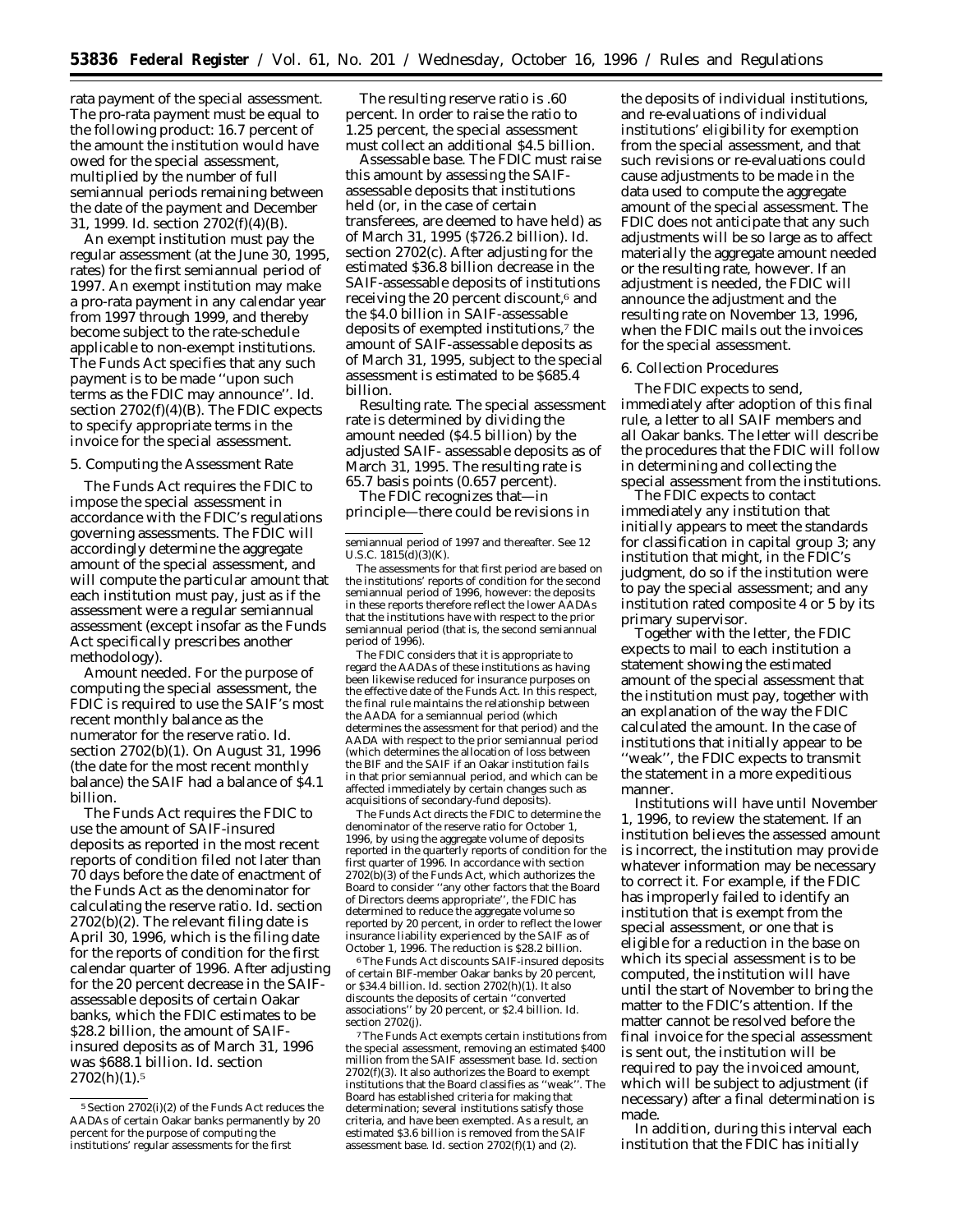identified as ''weak'' may ask for a review of that status, and may provide additional documentation to the FDIC to support its request for reclassification. The FDIC expects to inform any such institution promptly of the FDIC's final determination.

The FDIC expects to send out invoices to all affected institutions on November 13, 1996.

Institutions will pay the special assessment by the same means as they pay their regular semiannual assessments—that is, through the accounts they have designated for that purpose. Each institution must fund its designated account with enough money to pay the amount specified in its invoice. The FDIC will debit each institution's designated account on November 27, 1996.

#### 7. Institutions Facing Hardship

Section 2702(g) of the Funds Act allows certain institutions to elect to pay the special assessment in two installments. The FDIC must consent to the election.

In order to be eligible to make the election, either the institution itself or the depository institution holding company that controls the institution must be subject to terms or covenants in debt obligations or preferred stock outstanding on September 13, 1995. The FDIC must then determine whether payment of the entire special assessment on November 27 would pose a significant risk of causing the depository institution or its depository institution holding company to default on or to violate any of these terms or covenants.

If the institution meets these criteria, the FDIC must decide whether to grant its approval. The FDIC will base its decision on the entire circumstances of the proposed election, including but not limited to the election's effects on the institution, on the SAIF, and on the public interest.

If an institution receives approval to make the election, the institution must pay the first installment on November 27. The first installment is equal to half the special assessment the electing institution would otherwise have to pay.

The second installment is 51 percent of the amount computed by applying the rate for the special assessment to the electing institution's SAIF-assessable deposits either as of March 31, 1996, or as of such other date as the Board may determine. The Board has determined to apply the rate to the institution's SAIFassessable deposits as of December 31, 1996, on the ground that it is preferable to use current data for the second installment. The Funds Act evidently

contemplates the use of current data for this purpose.

The Board has chosen March 31, 1997, as the appropriate date for the second installment. This date is ''practicable'' because institutions make a regular quarterly payment on that date. The FDIC will be able to adapt its regular assessment procedures to the collection of the second installment, thereby minimizing inconvenience both to the FDIC and to the institution. Moreover, it is the first such date that is more than 15 days after the December 31, 1996, assessment-base determination day.

An electing institution must also pay a supplemental special assessment at the same time as it pays the second installment. The supplemental amount is computed as follows: the FDIC must determine whether the institution's SAIF-assessable deposits have decreased from March 31, 1995, to the December 31, 1996, assessment-base determination day, and if so, by how much; multiply the amount of the decrease by 95 percent; and then multiply the result by one-half the rate for the special assessment.

## *B. Permanent Reduction in AADAs for Certain Oakar Banks*

Section 2702(*i*) of the Funds Act makes a permanent change in the computation of the AADAs of certain Oakar banks. The general rule is that the initial component of an Oakar bank's AADA is equal in value to the amount of SAIF-insured deposits that the Oakar bank acquires from another institution pursuant to the Oakar Amendment. Section 2702(*i*) of the Funds Act specifies that, for certain Oakar banks, the amount of such deposits used to fix that initial component is to be reduced by 20 percent in the case of transactions occurring on or before March 31, 1995.

The effect of the change is to reduce the AADAs of the affected Oakar banks prospectively and permanently. The change applies for the purpose of computing regular semiannual assessments for the first semiannual period of 1997 and thereafter.

The change affects any Oakar bank that, as of June 30, 1995, either:

—had more than \$5 billion in total assessable deposits, had an AADA that was less than 75 percent of its total assessable deposits, and belonged to a bank holding company system that, in the aggregate, had more BIF-insured deposits than SAIF-insured deposits, *see* FDI Act section 5(d)(3)(K)(ii),  $12$  U.S.C.  $1815(d)(3)(K)(ii)$ .

The final rule amends part 327 to incorporate this statutory change.

# **II. Effective Date**

The final rule is effective upon enactment by the Board. The FDIC is choosing to make the rule effective immediately, and not upon publication in the **Federal Register**, because the Funds Act directs the Board to impose the special assessment, and further specifies that the special assessment is to be ''due'' on October 1. The FDIC wishes to issue invoices to institutions promptly; the rule provides the foundation for the invoices.

For the reasons given below, the FDIC has determined that it is impracticable and unnecessary, and contrary both to public interest and to the intent of the Funds Act, to incur the delay that the ordinary process of notice and public comment would entail. In addition, the FDIC has further determined for the reasons given below that there is good cause for the rule to be made immediately effective, and not after a 30-day delay following publication of the final rule. The FDIC is therefore issuing this rule without notice and public comment (see 5 U.S.C. 553(b)(3)(B)) or a delayed effective date (see *id*. 553(d)(3)(C)).

The FDIC considers that it is impracticable—and contrary to the public interest and to the intent of Congress—to incur either one of the delays because the short deadlines prescribed by the Funds Act. The Funds Act requires the Board to impose a special assessment which is to be due on October 1, 1996, and which is payable not later than November 29, 1996 (sixty days after the date of enactment of the Funds Act); requires the FDIC to allow certain discounts and exemptions from the special assessment; and permits the FDIC to exempt ''weak'' institutions from the special assessment. In order to comply with these directives, the FDIC must undertake a number of administrative tasks that are mechanical in nature: computing each institution's assessment; notifying the institution of the amount to be paid, and date of payment; allowing institutions time to consider and perhaps question the amount; resolving questions not involving material disagreements; and arranging for the collection of the assessments through the payments system. These tasks require careful preparation and time for proper execution. It would not be possible for the FDIC to carry out this mandate within the prescribed deadline if the final rule were subjected either to the notice-and-comment process or to a delayed effective date.

<sup>—</sup>had an AADA that was less than 50 percent of the institution's deposits of that institution as of June 30, 1995, *see* FDI Act section 5(d)(3)(K)(i), 12 U.S.C. 1815(d)(3)(K)(i); or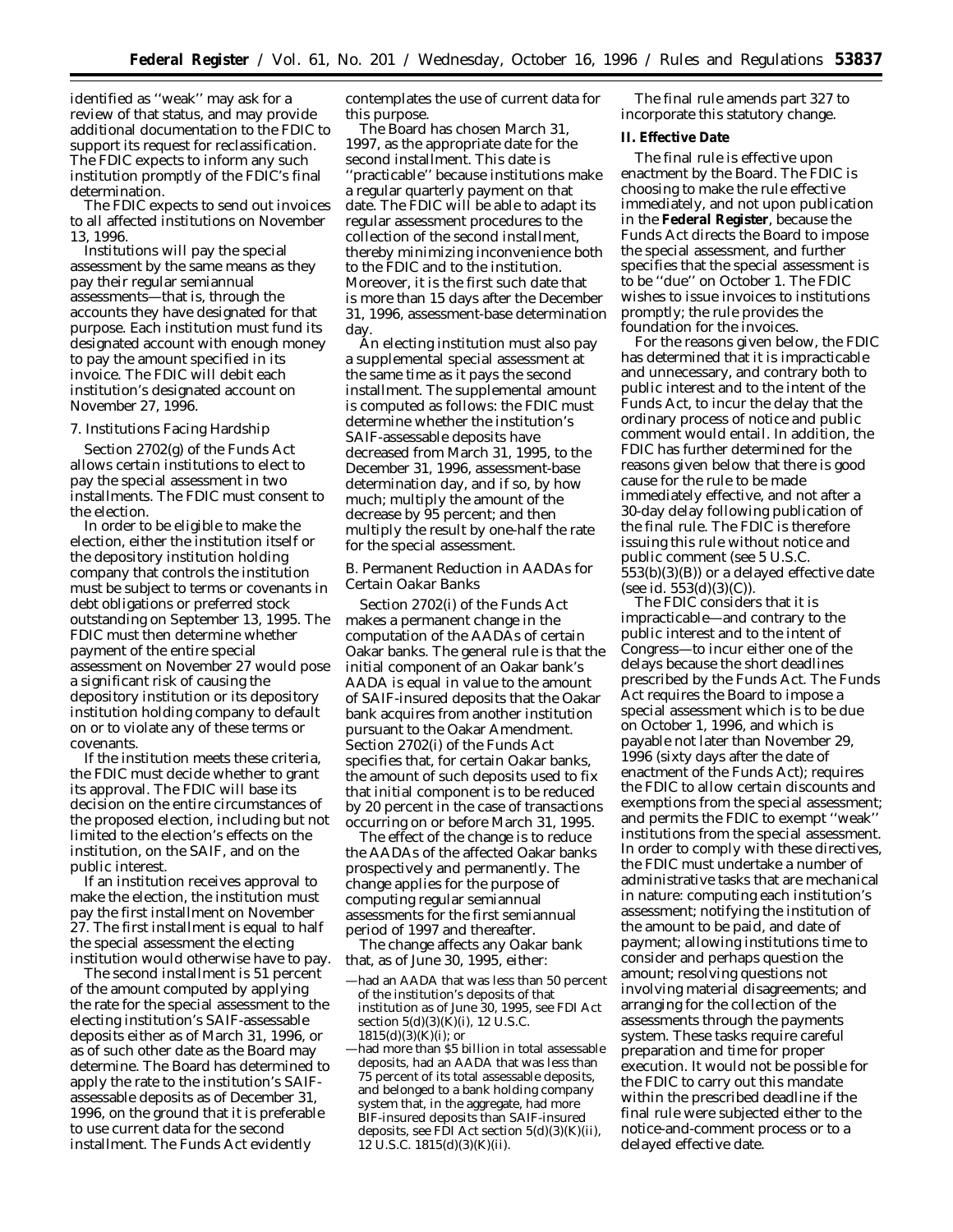The FDIC further considers that it is unnecessary to seek prior notice and comment on the rule—and to incur the delay thereof—because the FDIC is already in full possession of the information needed to determine the amount of the assessment and the rate that is needed to raise that amount.8 The Funds Act further gives the Board ''sole discretion'' to exempt institutions that the Board classifies as ''weak''. *Id.* section  $2702(f)(1)$ . Accordingly, the notice-and-comment procedure would not serve any useful purpose.

The delayed effective date is also unnecessary, and, therefore, good cause exists for dispensing with the requirement. The purpose of the delay is to give affected parties time to prepare for the rule's coming into effect and take whatever action they deem necessary. In this case, the only requirement imposed by the rule on affected parties is the payment of money. The final rule is being issued more than 30 days before the payment is due, and provides the equivalent of a 30-day delayed effective date. Although the rate is subject to adjustment before final invoices are sent out, any such adjustment is expected to be limited and will be announced 14 days before the special assessment is collected. Moreover, specific provision is made in the rule for institutions for which payment might present a problem. Finally, delaying the effective date would be counterproductive since it would preclude the FDIC from sending out the invoices at the earliest possible date and giving affected parties the maximum amount of time to arrange for payment.

The Funds Act also makes a permanent change in the method for determining the initial component of the AADAs of certain Oakar banks. *Id*. section 2702(*i*); *see* 12 U.S.C.  $1815(d)(3)(K)$ . The final rule incorporates the change into the FDIC's assessment regulation. This aspect of the final rule is purely ministerial, however; notice and comment would serve no useful purpose. In addition, this aspect of the final rule is exempt from the notice-and-comment requirement on another ground: incorporating the statutory language into the regulation is purely interpretative, being necessary to conform the regulation to the statute.

## **III. Paperwork Reduction Act**

The FDIC expects to contact all institutions that initially appear to

qualify as weak institutions under the guidelines, and also all other institutions that would initially appear to so qualify upon payment of the special assessment. The FDIC will not present identical questions to the subject institutions, however, but will rather conduct an informal inquiry regarding the condition of the particular institution. Accordingly, the FDIC is not engaging in a ''collection of information'' within the meaning of the Paperwork Reduction Act of 1995. See 44 U.S.C. 3502(3).

## **IV. Regulatory Flexibility Act**

The Regulatory Flexibility Act (RFA), 5 U.S.C. 601 *et seq.,* does not apply to the final rule. The RFA only applies to rulemaking for which notice and comment are required. *See id.* section 603 and 604. For the reasons given above, the Administrative Procedure Act (*id. 553*) does not require notice of proposed rulemaking; no other provision of law does so either.

Furthermore, the RFA's definition for the term ''rule'' excludes ''a rule of particular applicability relating to rates''. *Id.* 601(2). The FDIC considers that the exclusion governs the final rule, because the final rule implements Congress' command to impose a onetime special assessment on SAIFassessable institutions. The RFA's requirements regarding an initial and final regulatory flexibility analysis (*id.* sectio603 and 604) do not apply on this ground as well.

Finally, the RFA's legislative history indicates that its requirements are inappropriate to this proceeding. The RFA focuses on the ''impact'' that a rule will have on small entities. The legislative history shows that the ''impact'' at issue is a differential impact—that is, an impact that places a disproportionate burden on small businesses:

Uniform regulations applicable to all entities without regard to size or capability of compliance have often had a disproportionate adverse effect on small concerns. The bill, therefore, is designed to encourage agencies to tailor their rules to the size and nature of those to be regulated whenever this is consistent with the underlying statute authorizing the rule.

126 Cong. Rec. 21453 (1980) (''Description of Major Issues and Section-by-Section Analysis of Substitute for S. 299'').

The final rule does not impose a uniform cost or requirement on all institutions regardless of size. Rather, it imposes an assessment that is directly proportional to each institution's size. Nor does the final rule cause an affected institution to incur any ancillary costs of compliance—such as the need to develop new recordkeeping or reporting systems, to seek out the expertise of specialized accountants, lawyers, or managers—that might cause disproportionate harm to small entities. As a result, the purposes and objectives of the RFA are not affected, and neither an initial nor a final regulatory flexibility analysis is required.

**V. Riegle Community Development and Regulatory Improvement Act of 1994**

Section 302(b) of the Riegle Community Development and Regulatory Improvement Act of 1994 requires that, as a general rule, new and amended regulations that impose additional reporting, disclosure, or other new requirements on insured depository institutions shall take effect on the first day of a calendar quarter. *See* 12 U.S.C. 4802(b). This restriction is inapplicable to the final rule, which does not impose such additional or new requirements.

## **VI. Congressional Review**

The FDIC is submitting a report to each House of the Congress and to the Comptroller General with respect to the final rule in conformity with the procedures specified in 5 U.S.C. 801. The FDIC is submitting the report voluntarily and not under compulsion of the statute, however. The term ''rule''—as that term is used in section 801—excludes ''any rule of particular applicability, including a rule that proves or prescribes for the future rates \* \* \* .'' *Id.* 804(3). The FDIC considers that the final rule is governed by this exclusion, because the final rule implements Congress' command to impose a one-time special assessment on SAIF-assessable institutions. Accordingly, the requirements of *id.* sections 801–808 do not apply.

In any case, for the reasons given above regarding the need for notice and comment, the FDIC has for good cause found that notice and public procedure thereon are impracticable, unnecessary, and contrary to the public interest. The final rule will therefore take effect on the date specified herein. *See id.* section 808.

# **List of Subjects in 12 CFR Part 327**

Bank deposit insurance, Banks, banking, Savings associations.

For the reasons set out in the preamble, 12 CFR part 327 is amended as follows:

# **PART 327—ASSESSMENTS**

1. The authority citation for part 327 is revised to read as follows:

<sup>8</sup> In addition, the Funds Act gives the Board ''sole discretion'' to determine the rate at which the special assessment will be imposed. Funds Act section 2702(a).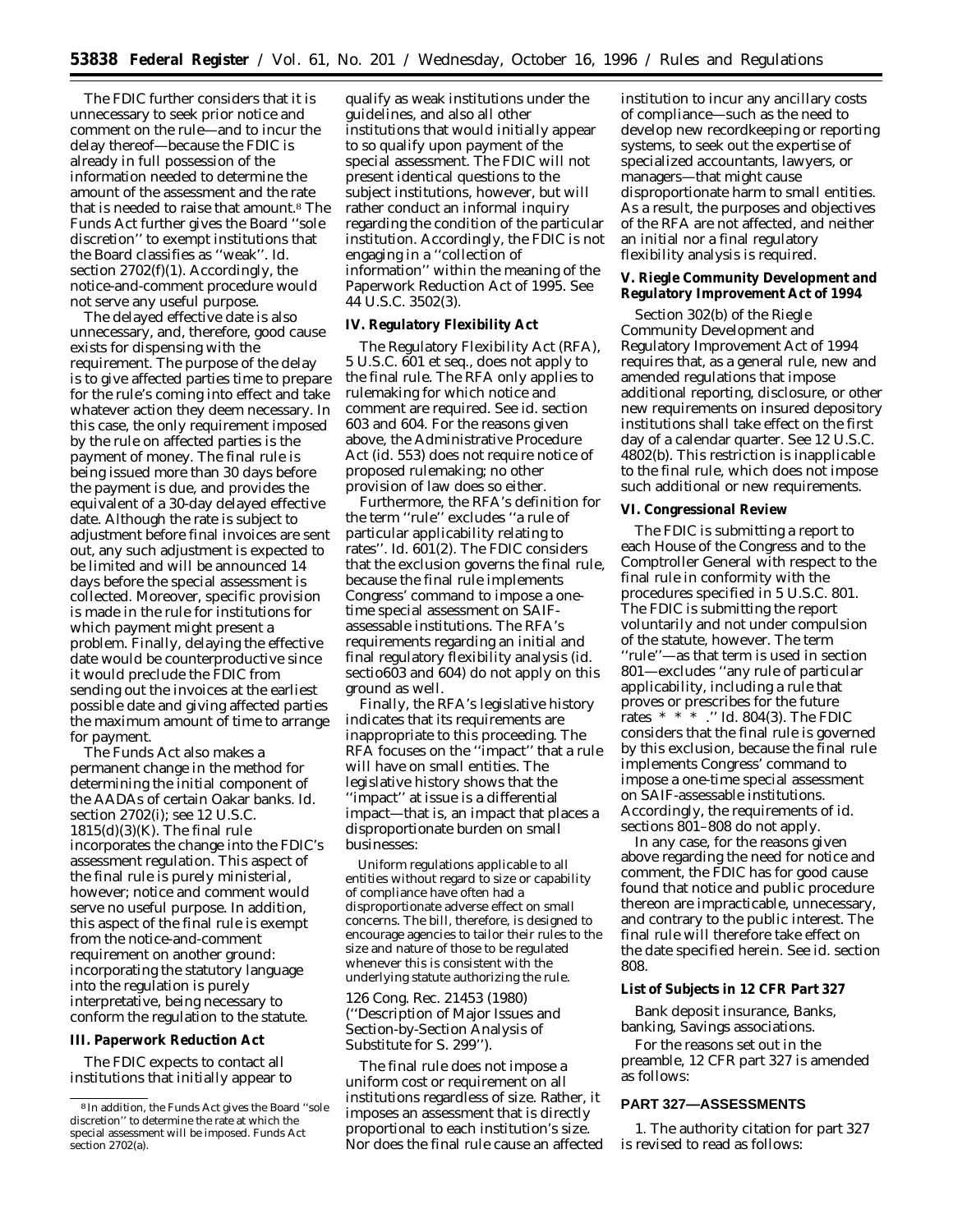**Authority:** 12 U.S.C. 1441, 1441b, 1813, 1815, 1817–1819; Deposit Insurance Funds Act of 1996, Pub. L. 104–208, 110 Stat. 3009 *et seq.*

2. Section 327.32 is amended by revising paragraphs  $(a)(2)(i)(A)$  and  $(a)(3)(i)$  and by adding a new paragraph (c) to read as follows:

## **§ 327.32 Computation and payment of assessment.**

- $(a) * * * *$  $(2) * * * *$
- (i) \* \* \*

(A) Except as provided in § 327.43(c)(1), be subject to assessment according to the schedule of assessment rates applicable to SAIF members pursuant to subpart A of this part; and

- \* \* \* \* \*
	- (3) \* \* \*

(i) The amount of any deposits acquired by the institution in connection with the transaction (as determined at the time of such transaction) described in § 327.31(a), but subject to the adjustment specified in paragraph (c) of this section;

\* \* \* \* \* (c) *Reduction of deposits acquired by certain institutions.* In the case of a transaction occurring on or before March 31, 1995, the amount determined under paragraph (a)(3)(i) of this section shall be reduced by 20 percent for the purpose of computing the adjusted attributable deposit amount for any semiannual period beginning after December 31, 1996, of a BIF member bank that, as of June 30, 1995:

(1) Had an adjusted attributable deposit amount the value of which was less than 50 percent of the amount of its total deposits; or

(2)(i) Had an adjusted attributable deposit amount the value of which was less than 75 percent of the value of its total deposits;

(ii) Had total deposits greater than \$5,000,000,000; and

(iii) Was owned or controlled by a bank holding company that owned or controlled insured depository institutions having an aggregate amount of deposits insured or treated as insured by the BIF greater than the aggregate amount of deposits insured or treated as insured by the SAIF.

3. A new subpart C, consisting of §§ 327.41 through 327.45, is added to part 327 to read as follows:

# **Subpart C—Special Assessment**

Sec.

- 327.41 Special assessment imposed.
- 327.42 Assessment base.
- 327.43 Exemptions from the special assessment.
- 327.44 Hardship exception.

#### 327.45 Definitions.

Appendix A to Subpart C of Part 327— Guidelines for Exemption of Weak Institutions

## **Subpart C—Special Assessment**

#### **§ 327.41 Special assessment imposed.**

(a) *Payment required.* Except as provided in §§ 327.43 and 327.44, each insured depository institution shall pay a special assessment on the SAIFassessable deposits that the institution held on March 31, 1995, in accordance with the provisions of this subpart C.

(b) *Rate.* Except as provided in § 327.44, the rate for the special assessment shall be 0.657 percentum, subject to such adjustments as the Corporation may deem necessary to cause the Savings Association Fund reserve ratio to achieve the designated reserve ratio for the SAIF on October 1, 1996.

(c) *Due date.* The special assessment shall be due on October 1, 1996.

(d) *Payment date.* Except as provided in § 327.44, each institution shall pay the special assessment to the Corporation on November 27, 1996. Each institution shall make the payment in the manner and according to the procedures set forth in paragraph (e) of this section.

(e) *Procedures—*(1) *Preliminary and final invoices; requests for correction of amount due.* The Corporation will issue a preliminary invoice to each institution showing the amount expected to be due from the institution and the computation of that amount. An institution may request the Corporation to revise the amount due; any such request must be made in writing on or before November 1, 1996. The Corporation will issue a final invoice to each insured depository institution no later than 14 days prior to the date specified in paragraph (d) of this section, showing the amount due from the institution and the computation of that amount.

(2) *Funding of designated accounts.* Each insured depository institution shall take all actions necessary to allow the Corporation to debit the invoiced amount from the deposit account designated by the institution pursuant to § 327.3(a)(2). Each insured depository institution shall, prior to the date specified in paragraph (d) of this section, ensure that funds in an amount at least equal to the invoiced amount are available in the designated account on that date for direct debit by the Corporation. Failure to take any such action or to provide such funding of the account shall be deemed to constitute nonpayment of the amount due.

(3) *Manner of payment.* The Corporation will cause the invoiced amount to be directly debited on the date specified in paragraph (d) of this section from the deposit account designated by the insured depository institution pursuant to § 327.3(a)(2).

(f) *Deposit of proceeds.* The proceeds of the special assessment, and of the assessments paid pursuant to § 327.44, shall be deposited in the SAIF.

## **§ 327.42 Assessment base.**

(a) *In general.* Except as provided in paragraphs (b) and (c) of this section, an institution's special assessment shall be computed with reference to the institution's SAIF assessment base on March 31, 1995.

(b) *''Converted'' institutions.* In the case of each of the following SAIF members, the volume of SAIF-insured deposits used to determine the institution's SAIF assessment base on March 31, 1995, shall be reduced by 20 percent:

(1) A federal savings association: (i) That had deposits subject to assessment by the SAIF which did not exceed \$4,000,000,000, as of March 31, 1995; and

(ii) That had been, or is a successor by merger, acquisition, or otherwise to an institution that had been, a state savings bank, the deposits of which were insured by the Corporation prior to August 9, 1989, which institution converted to a federal savings association pursuant to section 5(*i*) of the Home Owners' Loan Act, 12 USC 1464(*i*), prior to January 1, 1985;

(2) A SAIF-member state depository institution that had been a state savings bank prior to October 15, 1982, and was a federal savings association on August 9, 1989;

(3) An insured bank that:

(i) Was established de novo in order to acquire the deposits of a savings association in default or in danger of default;

(ii) Did not open for business before acquiring the deposits of such savings association; and

(iii) Was a SAIF member as of the date of enactment of the Deposit Insurance Funds Act of 1996; and

(4) An insured bank that:

(i) Resulted from a savings association before December 19, 1991, in accordance with section  $5(d)(2)(G)$  of the FDI Act; and

(ii) Had an increase in its capital in conjunction with the conversion in an amount equal to more than 75 percent of the capital of the institution on the day before the date of the conversion.

(c) *Oakar banks.* The special assessment shall be computed with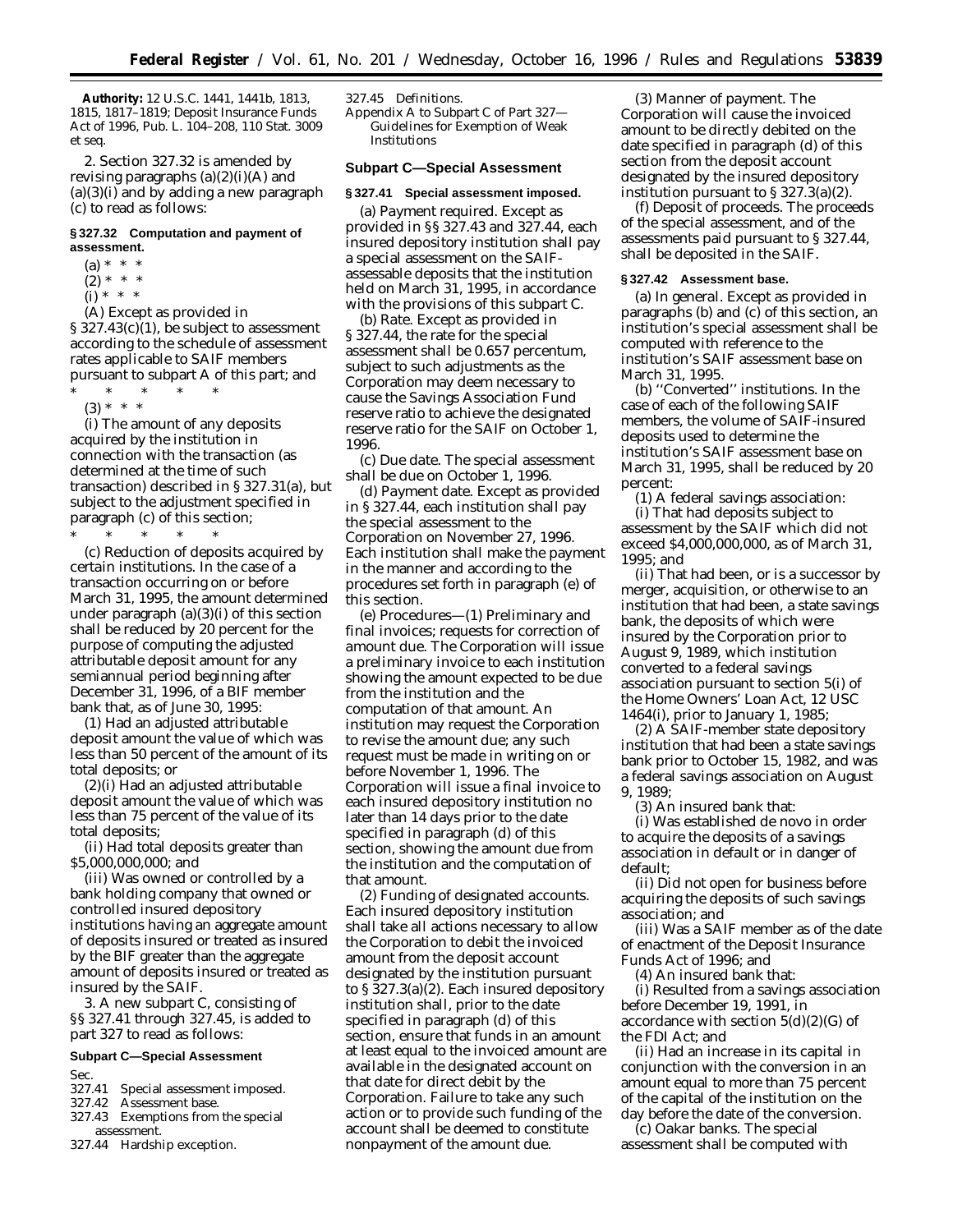reference to that portion of an institution's SAIF assessment base for March 31, 1995, which is equal to 80 percent of the institution's adjusted attributable deposit amount for that date, if the institution is a BIF member that, as of June 30, 1995:

(1) Had an adjusted attributable deposit amount that was less than 50 percent of its total domestic deposits; or

(2)(i) Had an adjusted attributable deposit amount equal to less than 75 percent of its total assessable deposits;

(ii) Had total assessable deposits greater than \$5,000,000,000; and

(iii) Was owned or controlled by a bank holding company that owned or controlled insured depository institutions having an aggregate amount of deposits insured or treated as insured by the BIF greater than the aggregate amount of deposits insured or treated as insured by the SAIF.

## **§ 327.43 Exemptions from the special assessment.**

(a) *Mandatory exemptions.* The following institutions are exempt from the special assessment:

(1) An institution that was in existence on October 1, 1995, and held no SAIF-assessable deposits prior to January 1, 1993. For this purpose, an institution shall be deemed to have held SAIF-assessable deposits prior to January 1, 1993, if:

(i) The institution directly held SAIFassessable insured deposits prior to that date; or

(ii) The institution succeeded to, acquired, purchased, or otherwise held any SAIF-assessable deposits as of September 30, 1996, that were SAIFassessable deposits prior to January 1, 1993;

(2) A federal savings bank that:

(i) Was established de novo in April 1994 in order to acquire the deposits of a savings association which was in default or in danger of default; and

(ii) Received minority interim capital assistance from the Resolution Trust Corporation under section 21A(w) of the Federal Home Loan Bank Act in connection with the acquisition of any such savings association; and

(3) A savings association, the deposits of which are insured by the SAIF, that:

(i) Prior to January 1, 1987, was chartered as a federal savings bank insured by the Federal Savings and Loan Insurance Corporation for the purpose of acquiring all or substantially all of the assets and assuming all or substantially all of the deposit liabilities of a national bank in a transaction consummated after July 1, 1986; and

(ii) As of the date of that transaction, had assets of less than \$150,000,000.

(b) *Weak institutions.* If an institution meets any criterion for designation as ''weak'' under the guidelines set forth in appendix A of this subpart, the institution shall generally be exempt from the special assessment, unless the exemption would not materially reduce risk to the SAIF. Authority to determine whether an institution meets any such criterion, authority to issue orders exempting ''weak'' institutions, authority to determine whether the risk to the SAIF would not be materially reduced if an institution qualifying for exemption as a ''weak'' institution were nevertheless allowed to pay the special assessment, and authority to determine whether an institution rated 4 or 5 by its appropriate federal banking agency would present a substantial risk of loss to the SAIF unless the institution were exempt from the special assessment, are delegated to the Director of the Division of Supervision.

(c) *Semiannual assessments payable to the SAIF—*(1) *Special rate schedule.* Except as provided in paragraph  $(c)(2)$ of this section, an institution that is exempt from the special assessment pursuant to paragraph (a) or (b) of this section shall pay regular semiannual assessments to the SAIF from the first semiannual period of 1996 through the second semiannual period of 1999 according to the schedule of rates specified in § 327.9(d)(1) as in effect for SAIF members on June 30, 1995.

(2) *Termination of special rate schedule.* An institution that makes a pro-rata payment of the special assessment shall cease to be subject to paragraph (c)(1) of this section. The prorata payment must be equal to the following product: 16.7 percent of the amount the institution would have owed for the special assessment, multiplied by the number of full semiannual periods remaining between the date of the payment and December 31, 1999.

#### **§ 327.44 Hardship exception.**

(a) *Applicability.* This section applies to an insured depository institution if:

(1) The institution, or a depository institution holding company that controls the institution, is subject to terms or covenants in any debt obligation or preferred stock outstanding on September 13, 1995; and

(2) The Corporation has determined that payment of the special assessment in accordance with the provisions of § 327.41 would pose a significant risk of causing the depository institution or its depository institution holding company to default on or to violate any term or covenant specified in paragraph (a)(1) of this section.

(b) *Election.* An insured depository institution may elect, with the prior approval of the Corporation, to pay the special assessment prescribed by the Deposit Insurance Funds Act of 1996 in two installments in accordance with the provisions of this section. In deciding whether to grant or withhold approval, the Corporation will consider the entire circumstances of the proposed election, including but not limited to the election's effects on the institution, on the SAIF, and on the public interest.

(c) *Procedures—*(1) *Initial assessment—*(i) *Date.* An institution that makes the election specified in paragraph (b) of this section shall pay the initial installment of the special assessment to the Corporation on November 27, 1996.

(ii) *Amount.* The initial installment shall be equal to 50 percent of the amount that the institution would otherwise be required to pay on November 27, 1996, in accordance with § 327.41.

(iii) *Payment procedures.* The procedures set forth in § 327.41(e) shall apply to the payment of the initial installment.

(2) *Second installment—*(i) *Date.* An institution that makes the election specified in paragraph (b) of this section shall pay a second installment to the Corporation on the regular payment date for the second quarterly payment for the first semiannual period of 1997.

(ii) *Amount.* The second installment shall be an amount computed as follows: the SAIF assessment base of the institution on December 31, 1996, multiplied by the rate specified in § 327.41(b), multiplied by 51 percent.

(iii) *Payment procedures.* The procedures set forth in § 327.41(e) shall apply to the payment of the second installment, except that any reference to the date specified in § 327.41(d) shall be deemed to be a reference to the date specified in paragraph  $(c)(2)(i)$  of this section, and that any reference to November 1, 1996, shall be deemed to be a reference to February 1, 1997.

(3) *Supplemental assessment—*(i) *Date.* An institution that makes the election specified in paragraph (b) of this section shall pay a supplemental assessment to the Corporation at the same time as the second installment.

(ii) *Amount.* The supplemental assessment shall be an amount computed as follows: the institution's SAIF assessment base for December 31, 1996, shall be subtracted from the institution's SAIF assessment base for March 31, 1995; if the result is greater than zero, the result shall be multiplied by 95 percent; and the product thereof